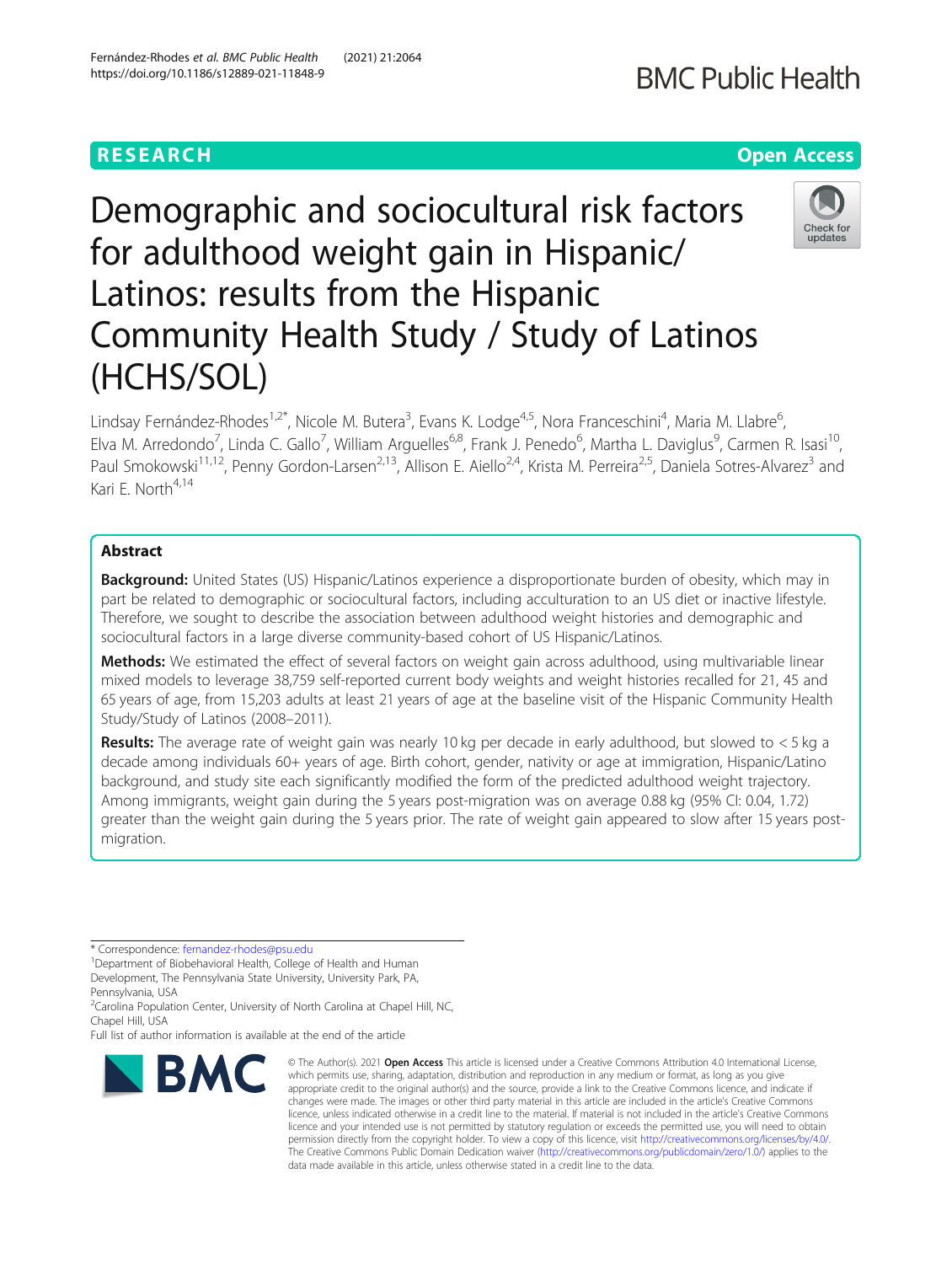**Conclusions:** Using self-reported and weight history data in a diverse sample of US Hispanic/Latinos, we revealed that both demographic and sociocultural factors were associated with the patterning of adulthood weight gain in this sample. Given the steep rate of weight gain in this population and the fact that many Hispanic/Latinos living in the US immigrated as adults, efforts to promote weight maintenance across the life course, including after immigration, should be a top priority for promoting Hispanic/Latino health and addressing US health disparities more broadly.

Keywords: Hispanic Americans, Latino health, Weight gain, Adults, Emigration and immigration

#### Background

Although obesity has been a problem in many Westernized countries like the United States (US) since the 1980s, many low to middle income countries like Mexico and other Latin American nations now rival or lead the US in adult or childhood obesity prevalence [\[1](#page-12-0), [2\]](#page-12-0). Moreover, studies in the US have shown that racial and ethnic minority populations like Hispanic/Latinos are disproportionality affected by obesity [[3\]](#page-12-0). In 2014 43% of US Hispanic/Latino adults were living with obesity compared to 37% of their non-Hispanic/Latino White peers [[4\]](#page-12-0), albeit with variability in obesity across Hispanic/Latino backgrounds (or heritages) [\[5\]](#page-12-0). Although limited prospective data exist on the etiology of weight gain in this understudied population, it is thought that such within group differences may reflect differential exposures to either demographic or sociocultural risk factors (e.g. nativity, age at immigration, acculturative stress, etc.) for weight gain, or differential experiences with obesity-related health conditions later in adulthood [[6](#page-12-0)–[8](#page-12-0)].

Independent of childhood or young adult body mass, adulthood weight gain is a risk factor for all-cause morbidity and mortality later in life  $[9-11]$  $[9-11]$  $[9-11]$  $[9-11]$  $[9-11]$ , and is more likely to lead to the deposition of extra weight in the abdomen where fat is most metabolically detrimental [\[12](#page-13-0)]. The most common long-term health risks of obesity include cardiovascular-related death, cardiometabolic diseases and several cancers [\[2](#page-12-0), [13](#page-13-0)]. Hispanic/Latino morbidity and mortality represents an ever-growing share of US deaths and disability-adjusted life-years annually [\[2](#page-12-0)]. Therefore, weight maintenance for Hispanic/ Latino adults or other US immigrant groups is a key target for public health interventions to combat the obesity epidemic and to mitigate worsening cardiovascular risk factors in this population [[14,](#page-13-0) [15\]](#page-13-0).

Roughly half of Hispanic/Latino adults are born outside of the US and its territories, first arriving to one of the 50 US states or the District of Columbia (DC) as adults, at which point many then go on to begin families in the US [[16,](#page-13-0) [17\]](#page-13-0). As of 2016, Hispanics/Latinos comprised more than 17.6% of the US population [\[18](#page-13-0)]. The importance of studying the health of this diverse and growing US minority group is further emphasized by the fact that between 2016 and 2017, Hispanics/Latinos

contributed more than half of the total growth in the US population [[19\]](#page-13-0).

In light of the changing nature of US demographic trends [\[16](#page-13-0)] and the obesity epidemic in the Western Hemisphere [\[20](#page-13-0)], self-reported weight histories such as those collected in Hispanic Community Health Study/Study of Latinos (HCHS/SOL) may offer insights into the origins of, and potential intervention targets for, healthy weight promotion. Herein, we aimed to first summarize the key demographic (e.g. birth cohort, gender, city of residence) and sociocultural characteristics (e.g. Hispanic/Latino background, nativity, age at immigration) associated with adulthood body weight trajectories using baseline data from the diverse, community-based HCHS/SOL (2008–2011). In a second aim, among adult immigrants to the US, we assessed the impact that timing of immigration had on their adulthood weight trajectories, and how this timing of immigration interacted with the same demographic and sociocultural variables considered in the first aim.

#### Methods

#### Study population

The HCHS/SOL is a community-based cohort of 16,415 adults (18–76 years at baseline examination, 2008–2011) of diverse self-identified Hispanic/Latino backgrounds (Central or South American, Cuban, Dominican, Mexican, Puerto Rican, Other/Multiple) who were living in one of four US urban communities between 2008 and 2011 (Bronx, NY; Chicago, IL; Miami, FL; San Diego, CA, USA) [[21,](#page-13-0) [22\]](#page-13-0). Based on a participant's preference, centrally trained bilingual study personnel conducted screening and baseline questionnaires and examinations in either English or Spanish. Women who were pregnant during screening were rescheduled for their baseline examination approximately 3 months after delivery. Manuals of procedures and all administered baseline questions and forms can be found here: [https://sites.](https://sites.cscc.unc.edu/hchs/manuals-forms) [cscc.unc.edu/hchs/manuals-forms](https://sites.cscc.unc.edu/hchs/manuals-forms).

#### Study design and inclusion criteria

All analyses were restricted to participants > 21 years at the baseline examination (excluded  $n = 1013$ ), and those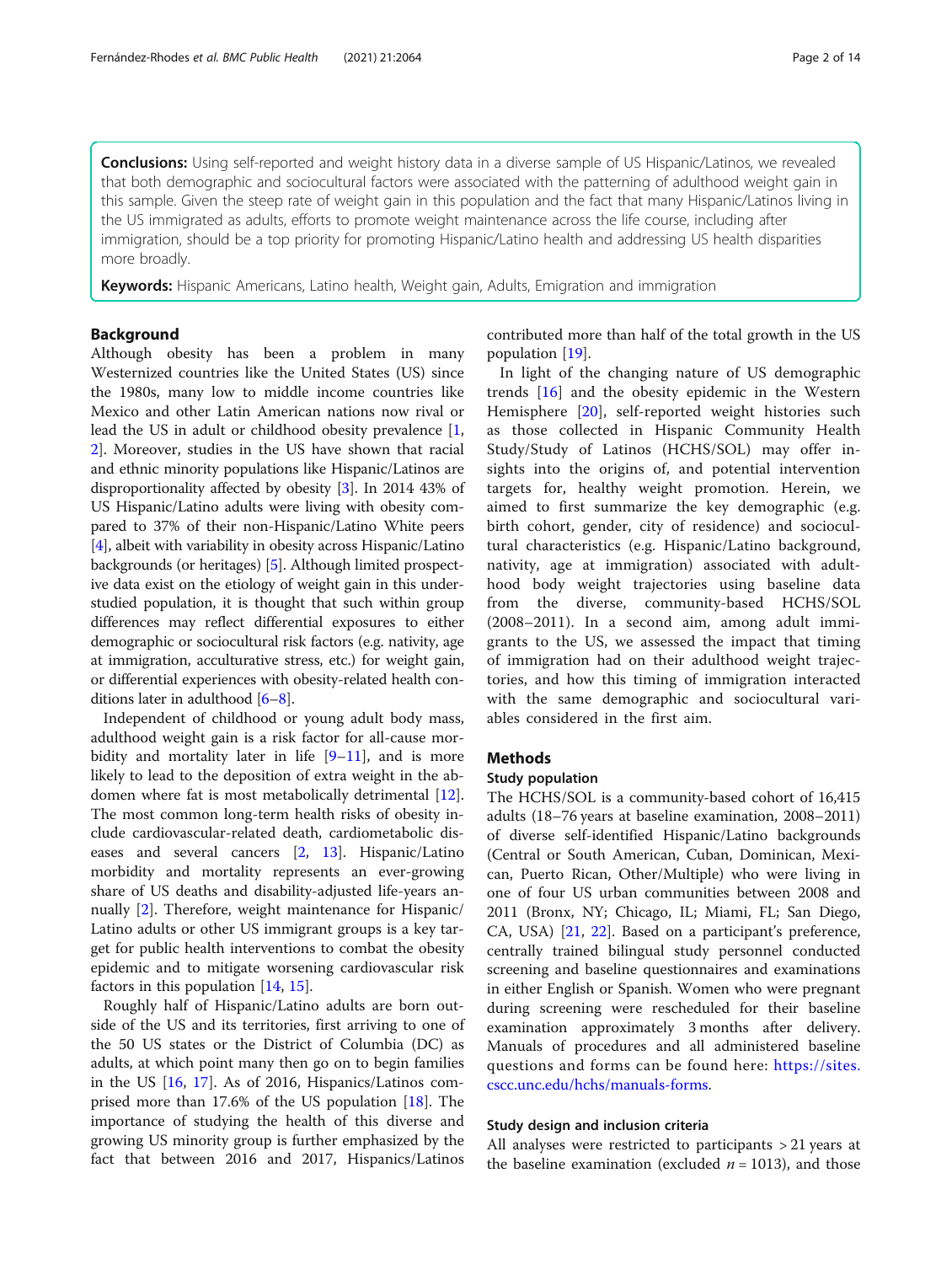with no missing demographic or sociocultural covariates (excluded  $n = 106$ ). The resulting complete case analysis yielded a sample size of 15,203 individuals and a total of 38,759 reported weights (from either current age or the weight history). The number of possible observations in the weight history questionnaire was a function of an individual's current age. For example, individuals < 45 years of age would be able to report a 21 year old and current body weight. Individuals, 45 years of age or older would be able to report up to two (at 21 and 45 years) or three body weights (at 21, 45, and currently). Lastly, individuals aged 65 years or older would be able to report up to three body weights (at 21, 45, 65 years) or four (21, 45, 65 years and currently). In sum, roughly 5 % of the sample reported a weight for one age, 41% reported for two ages, 48% reported for three ages, and 6% reported for four ages. Among the 813 individuals contributing only one body weight, only 84 (10.3%) did not provide a self-reported current weight from the anthropometry questionnaire (i.e. this single weight came from the weight history questionnaire for 21, 45, or 65 years of age).

Separately to address aim 2, we restricted to the subpopulation of 8830 immigrants who came to the US first at > 21 years of age and their 23,518 self-reported weights (with an average of 13.5 years pre-immigration and 15.3 years post-immigration time; and a maximum of 52 years pre-immigration and 52 years postimmigration time). In this sub-sample, roughly 5% reported a weight for one time-point, 32% reported for two time-points, 55% reported a weight for three timepoints, and 8% reported a weight for four time-points.

#### Self-reported body weights and quality control

As part of the anthropometric questionnaire, all participants (18–76 years) were asked to self-report their current body weight to the nearest lb. or kg. prior to a standarized measurement of body weight [\[22](#page-13-0)]. In addition, participants who were at least 21 years old were asked to complete a weight history questionnaire to provide 'best guesses' of their non-pregnant body weights (in whole lb. or kg.) for 21, 45, and 65 years of age.

Numerous previous studies have examined both the validity of self-reported weight [\[23](#page-13-0)–[26\]](#page-13-0) and weight histories [\[27](#page-13-0)–[36\]](#page-13-0) in various observational and clinical contexts, but most of these analyses have been conducted on smaller samples. Remarkably few studies have included US Hispanic/Latinos [[29,](#page-13-0) [33,](#page-13-0) [35,](#page-13-0) [36\]](#page-13-0). Therefore, below we also discuss HCHS/SOL assessments of reliability and validity.

First, our previous work in HCHS/SOL has demonstrated good reliability in the current self-reported weights from the anthropometry questionnaire (mean difference between original and replicate = 0.46 kg;

Coefficients of variation,  $CV = 6.3\%$ ;  $n = 560$  participants during same visit) [\[37](#page-13-0)]. In addition, we have found good repeatability of the weight reported from the weight history questionnaire (mean difference =  $-1.34$  to 0.23 kg; CVs = 3.7 to 7.7%;  $n \le 52$  participants a median of 40 days later) [[38](#page-13-0)], similar to a separate work on the repro-ducibility of recalled body weight [[39\]](#page-13-0). For purposes of informing the reliability of the self-reported weight history reports made during the same examination, and by participants of varying ages, we also examined the subset of 579 HCHS/SOL participants who were aged exactly 21, 45 or 65 years and who completed both the weight history and anthropometry questionnaires [\(Supplemen](#page-12-0)[tal Fig. 1](#page-12-0)). Self-reported (current) weights from the weight history questionnaire were on average  $\leq 0.54$  kg less than the anthropometric questionnaire for the same age, and the reliability between these reported weights was generally good (intra-class correlation coefficient ≥ 0.86). Nonetheless the mean differences between selfreported current weights were lowest for individuals at 21 years, followed by 45 years of age, suggesting that self-reports may be least reliable for older adults (e.g. 65 years of age) due to aging or other processes.

Second, we have previously described the accuracy of self-reported current weights relative to measured weight (self-reported versus measured mean difference of 0.23 kg, standard deviation of 4.29); only 4.8% of the observed differences were more extreme than the Bland Altman 95% Limits of Agreement (− 8.18, 8.64 kg) [\[37](#page-13-0)]. In fact, 89.3 and 80.2% of the differences were within 5.5 kg of the mean (i.e. a 80% Limit of Agreement: − 5.27, 5.73 kg) or within 5% of the measured weight, respectively. These observations were more accurate (based on any available difference-based metrics) than numerous previous reports on primarily non-Hispanic/ Latino samples of smaller size [[30](#page-13-0)–[34](#page-13-0)]. This previous study identified a number of factors associated with misreporting of current weight including: age group, gender, body mass index categories, nativity (defined as 50 US states or DC, or elsewhere), a cross-classification between site and background, unit (lb or kg) as well as end digit preference (e.g. 0 s or 5 s, vs.  $1-4$ , 6-9) of selfreported weight. Many of these same factors were of interest as potential correlates of adulthood weight change, and thus were included either as covariates or as effect measure modifiers (e.g. gender, nativity, background by site) in the current study's statistical analyses. Among the 16,415 HCHS/SOL participants, 16,355 provided at least one self-reported weight. We have previously applied a staged-data quality control protocol that filtered on biologic plausibility, the magnitude of reported weight fluctuations, and body mass index (BMI) of  $16-70$  kg/m<sup>2</sup>; and excluded reports occurring during pregnancy or made by individuals with a limb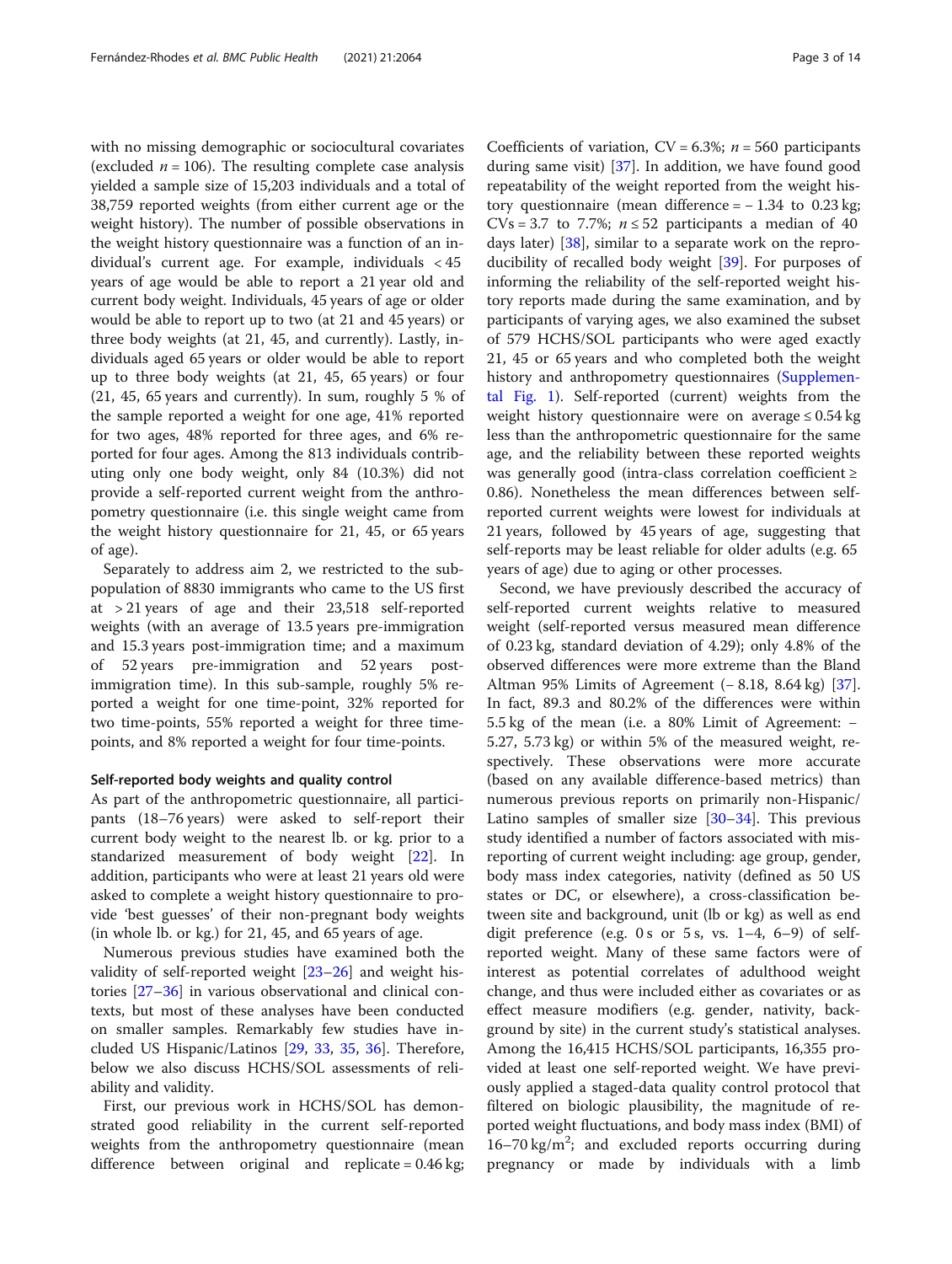#### Statistical analyses

In aim 1, we sought to use all of the available selfreported weight data to model weight trajectories across age using a linear mixed model to describe their interactions with demographic and sociocultural characteristics. The effects for the final linear mixed model for aim 1 (Model 1) are listed in [Supplemental Table 1.](#page-12-0) Weight trajectories were modeled as quadratic in terms of the age for which the weight was reported ('report age'). In addition, the following covariates were included in the models: age at baseline examination (to account for the amount of elapsed time between the recall and the participant's current age), birth cohort (before 1980, or 1980 or after; to account for the temporal trends in obesity prevalence), self-identified gender, study site, Hispanic/Latino background, and a cross-classification of nativity (US 50 states/DC, or elsewhere) and age at immigration (first reported arrival to US at 0–11, 12–21, 22–34, 45–44, 45–54, 55–64, 65+ years, with the final categories determined by the availability of data in each model). Based on this coding, individuals born in Puerto Rico were considered to be 'foreign-born' and were categorized by the age at which they first moved to one of the 50 US states or DC. Based on previous work in HCHS/SOL [\[37\]](#page-13-0), we also included an indicator of the self-reported weight end digit preference for zeros and fives as a covariate in the model to minimize the potential for measurement error in the reporting of body weights. The weight trajectory model allowed random intercepts for primary sampling unit, household, and the individual, and a random individual-specific linear slope for report age.

Weight trajectories across age were allowed to differ by birth cohort, gender, place of nativity/age at immigration, Hispanic/Latino background, and study site by including interaction terms with linear and quadratic age terms. We did a joint test for the interactions between the linear and the quadratic terms with report age using a Wald test in the Stata test command at an alpha of 0.05. Study site and Hispanic/Latino background were highly collinear in HCHS/SOL, and so study site was found to be interrelated with the association of Hispanic/Latino background with body weight trajectories. Therefore, a variable representing the cross-classification of study site and Hispanic/Latino background ('background-by-study site') was constructed and included in all models, where all combinations of Hispanic/Latino background and study site with inadequate sample size  $(n < 100)$  were pooled into an "other" category. As shown in Table [1](#page-4-0), this cross-classification resulted in 13 categories representing a distinct combination of background and study site. To assess whether weight trajectories differed by background, the following nested testing procedure was used. First, we did an overall test for the interaction of linear and quadratic terms for report age with the 13 non-pooled categories of the background-by-study site variable at the 0.05 significance level. If the overall test was statistically significant, then within each study site we further tested the interaction of the linear and quadratic report-age terms with all backgrounds, using a Bonferroni correction for multiple comparisons.

In aim 2, we intended to leverage the large adult immigrant subpopulation of HCHS/SOL to describe the weight trajectories across time since immigration and their interactions with demographic and sociocultural characteristics. As shown in [Supplemental Table 2](#page-12-0), Model 2 contrasted weight trajectories pre/post immigration that were quadratic in terms of time since immigration for each reported weight, and included covariates for age at examination, immigration cohort (before 1980, or 1980 or after; to account for the temporal trends in obesity prevalence upon arrival to US), age at immigration, gender, Hispanic/Latino background, study site, and end digit preference for zeros and fives. This model allowed random intercepts for primary sampling unit, household, and the individual, and a random individual-specific slope for time since immigration. Again, weight trajectories across time since immigration were allowed to differ by immigration cohort, gender, age at immigration, and Hispanic/Latino background by study site. The pre-immigration trajectory was allowed to differ from the post-immigration trajectory, and this difference in the shape of the preimmigration and post-immigration trajectories was tested at an alpha of 0.05. Specifically, we included (1) two-way interaction terms between time since immigration (linear and quadratic terms) and the demographic and sociocultural characteristics mentioned above, and (2) three-way interaction terms between time since immigration (linear and quadratic terms), demographic and sociocultural characteristics, and pre/post immigration. Similar to above, the weighted mean height for the adult immigrant subpopulation, or their corresponding stratum-specific weighted mean heights, were used to calculate the weight and time point at which an average height individual would first be at a body mass index  $\geq$ 30 kg/m<sup>2</sup> and was signified with triangles in the figures.

Lastly as part of a sensitivity analysis, we conducted the same modeling as described above for Models 1 and 2, but restricted our analytic sample to the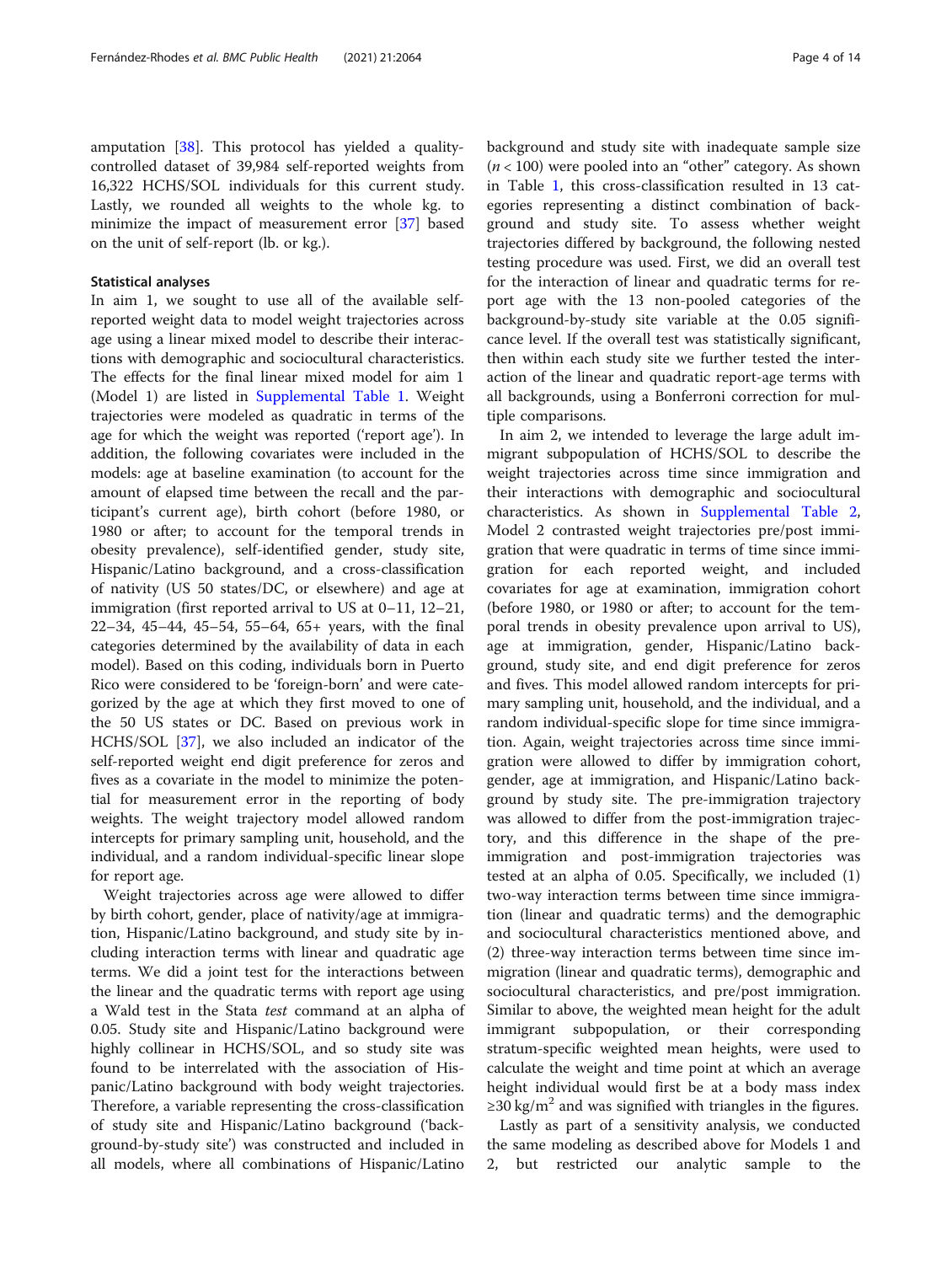<span id="page-4-0"></span>Table.1 Descriptive Characteristics<sup>a</sup> of the Target Population of HCHS/SOL, for the Entire Analytic Sample and the Adult Immigrant Subpopulation<sup>b</sup>

|                                                  | Overall<br>(Unweighted $n = 15,203$ ) |                                              | Adult Immigrant<br>Subpopulation <sup>b</sup> (Unweighted $n = 8830$ ) |                    |                      |
|--------------------------------------------------|---------------------------------------|----------------------------------------------|------------------------------------------------------------------------|--------------------|----------------------|
| Characteristic <sup>a</sup>                      |                                       | Unweighted N Weighted % or Mean Unweighted N |                                                                        | Weighted % or Mean | P-Value <sup>c</sup> |
| Male (%)                                         | 6024                                  | 47.5 (46.4, 48.6)                            | 3302                                                                   | 45.3 (43.9, 46.8)  | 0.0001               |
| Age (%)                                          |                                       |                                              |                                                                        |                    | < 0.0001             |
| 22-29 years                                      | 1628                                  | 18.4 (17.2, 19.6)                            | 212                                                                    | 4.8(4.1, 5.6)      |                      |
| 30-39 years                                      | 2360                                  | 23.6 (22.2, 24.9)                            | 1155                                                                   | 21.1 (19.5, 22.7)  |                      |
| 40-49 years                                      | 4176                                  | 24.5 (23.5, 25.5)                            | 2571                                                                   | 28.5 (27.0, 29.9)  |                      |
| 50–59 years                                      | 4286                                  | 18.0 (17.1, 18.9)                            | 2834                                                                   | 22.7 (21.4, 23.9)  |                      |
| 60-69 years                                      | 2254                                  | 11.9 (11.1, 12.7)                            | 1660                                                                   | 17.1 (15.9, 18.4)  |                      |
| 70-76 years                                      | 499                                   | $3.6$ $(3.1, 4.1)$                           | 398                                                                    | $5.7$ (4.9, 6.6)   |                      |
| Study Site (%) Bronx                             | 3729                                  | 28.4 (25.5, 31.5)                            | 1662                                                                   | 20.7 (17.8, 24.0)  | < 0.0001             |
| Chicago                                          | 3876                                  | 15.8 (13.9, 17.8)                            | 2076                                                                   | 12.7 (10.9, 14.8)  |                      |
| Miami                                            | 3872                                  | 30.8 (26.6, 35.2)                            | 3141                                                                   | 44.8 (39.3, 50.3)  |                      |
| San Diego                                        | 3726                                  | 25.0 (21.8, 28.7)                            | 1951                                                                   | 21.8 (18.1, 26.0)  |                      |
| Background (%)                                   |                                       |                                              |                                                                        |                    | < 0.0001             |
| Central American                                 | 1639                                  | 7.6 (6.6, 8.8)                               | 1211                                                                   | $9.3$ (8.0, 10.8)  |                      |
| Cuban                                            | 2243                                  | 21.1 (17.9, 24.7)                            | 1865                                                                   | 32.1 (27.4, 37.1)  |                      |
| Dominican                                        | 1332                                  | 9.5 (8.2, 10.9)                              | 910                                                                    | 10.2 (8.7, 12.0)   |                      |
| Mexican                                          | 5996                                  | 36.6 (33.4, 39.9)                            | 3291                                                                   | 32.7 (28.7, 36.9)  |                      |
| Puerto Rican                                     | 2554                                  | 16.3 (14.8, 18.0)                            | 596                                                                    | $6.5$ $(5.5, 7.6)$ |                      |
| South American                                   | 1017                                  | $5.1$ (4.5, 5.8)                             | 809                                                                    | $7.3$ (6.4, 8.3)   |                      |
| Other/Multiple                                   | 422                                   | $3.8$ $(3.2, 4.4)$                           | 148                                                                    | $2.0$ (1.6, 2.5)   |                      |
| Background (% within Site) Bronx Dominican       | 1245                                  | 31.4 (28.2, 34.7)                            | 847                                                                    | 46.0 (41.4, 50.6)  | < 0.0001             |
| Central American                                 | 198                                   | $5.1$ (4.0, 6.3)                             | 127                                                                    | $6.8$ $(5.2, 8.8)$ |                      |
| Mexican                                          | 191                                   | 10.9 (8.5, 14.0)                             | 115                                                                    | 14.7 (11.0, 19.5)  |                      |
| Puerto Rican                                     | 1714                                  | 41.7 (38.4, 45.2)                            | 381                                                                    | 20.8 (17.7, 24.2)  |                      |
| South American                                   | 180                                   | $4.7$ $(3.7, 5.9)$                           | 123                                                                    | 7.8 (6.1, 10.0)    |                      |
| Chicago Central American                         | 406                                   | $7.1$ (5.8, 8.6)                             | 286                                                                    | 9.9 (7.8, 12.4)    |                      |
| Mexican                                          | 2264                                  | 61.9 (58.5, 65.1)                            | 1304                                                                   | 68.7 (64.7, 72.4)  |                      |
| Puerto Rican                                     | 726                                   | 21.0 (17.8, 24.5)                            | 160                                                                    | 8.0 (6.1, 10.5)    |                      |
| South American                                   | 351                                   | 6.3 (5.0, 7.8)                               | 267                                                                    | 9.7(7.8, 12.1)     |                      |
| Miami Central American                           | 981                                   | 15.6 (12.8, 19.0)                            | 764                                                                    | 14.2 (11.5, 17.4)  |                      |
| Cuban                                            | 2171                                  | 67.0 (62.3, 71.3)                            | 1824                                                                   | 70.7 (66.1, 74.9)  |                      |
| South American                                   | 445                                   | 8.3 (6.9, 10.1)                              | 387                                                                    | 9.1(7.3, 11.1)     |                      |
| San Diego Mexican                                | 3506                                  | 93.2 (91.2, 94.8)                            | 1848                                                                   | 93.5 (90.8, 95.4)  |                      |
| Born in/after 1980 (%)                           | 1768                                  | 20.0 (18.8, 21.2)                            | 254                                                                    | $5.6$ (4.9, 6.5)   | < 0.0001             |
| Age at baseline exam (years)                     | 15,203                                | 43.6 (43.2, 44.1)                            | 8830                                                                   | 48.8 (48.3, 49.3)  | < 0.0001             |
| Nativity/age at immigration category (%) US-born | 2255                                  | 18.8 (17.4, 20.2)                            |                                                                        |                    |                      |
| $0 - 11$ yrs                                     | 1118                                  | $8.7$ (7.9, 9.6)                             |                                                                        |                    |                      |
| $12 - 21$ yrs                                    | 3000                                  | 20.0 (18.7, 21.3)                            |                                                                        |                    |                      |
| $22 - 34$ yrs                                    | 4687                                  | 29.3 (28.2, 30.5)                            | 4687                                                                   | 55.9 (53.8, 57.9)  |                      |
| 35-44 yrs                                        | 2313                                  | 12.4 (11.5, 13.5)                            | 2313                                                                   | 23.7 (22.3, 25.1)  |                      |
| 45-74 yrs                                        | 1830                                  | 10.7 (9.7, 11.9)                             | 1830                                                                   | 20.4 (18.9, 22.0)  |                      |
| Age at immigration (years)                       | 12,948                                | 22.6 (21.8, 23.4)                            | 8830                                                                   | 35.5 (35.0, 36.0)  | < 0.0001             |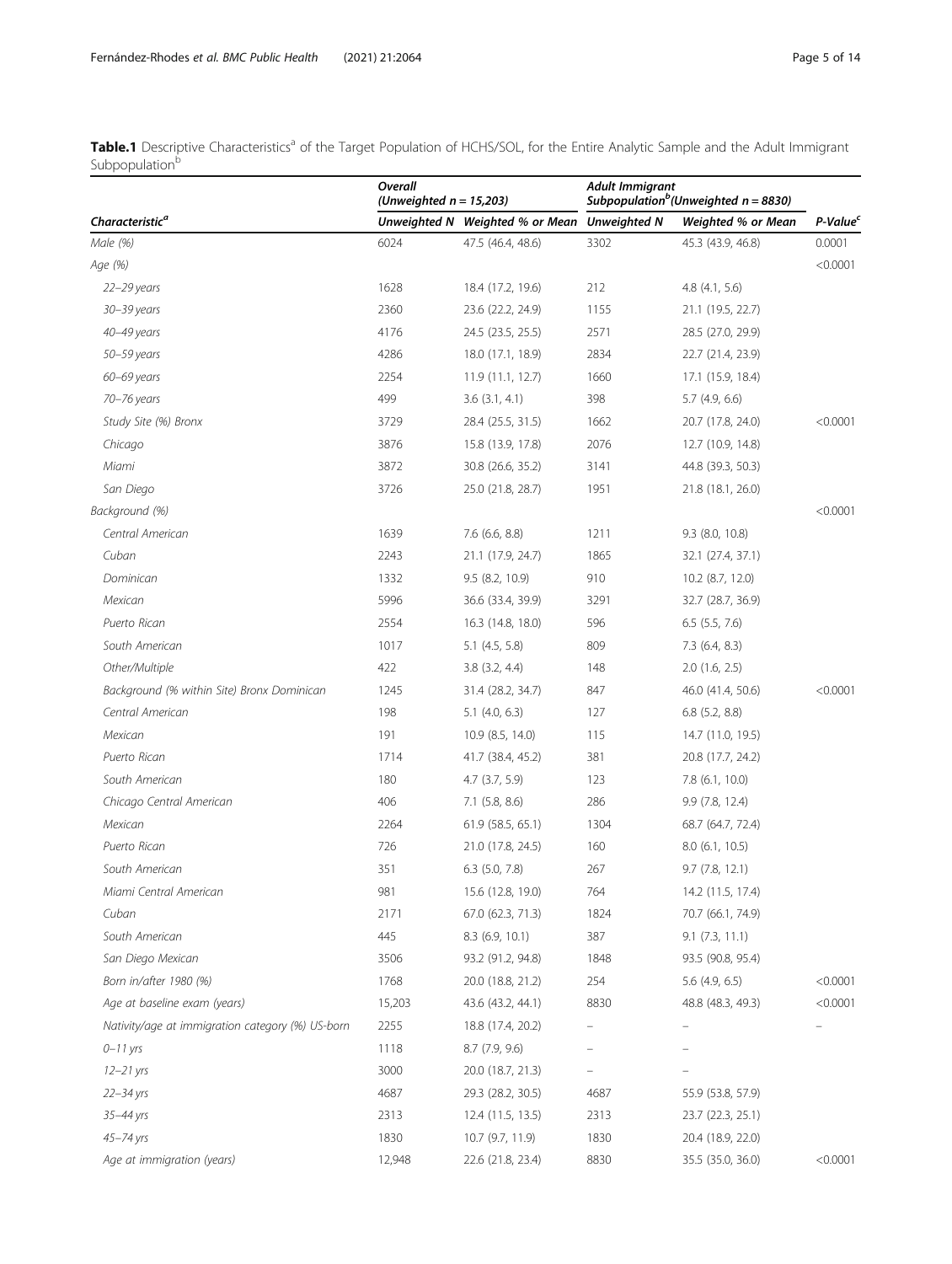|                                                     | Overall<br>(Unweighted $n = 15,203$ ) |                    | <b>Adult Immigrant</b><br>Subpopulation <sup>b</sup> (Unweighted $n = 8830$ ) |                    |                      |
|-----------------------------------------------------|---------------------------------------|--------------------|-------------------------------------------------------------------------------|--------------------|----------------------|
| <b>Characteristic<sup>a</sup></b>                   | Unweiahted N                          | Weighted % or Mean | <b>Unweighted N</b>                                                           | Weighted % or Mean | P-Value <sup>c</sup> |
| Immigrated in/after 1980 (%)                        | 10,653                                | 74.3 (72.5, 76.0)  | 7907                                                                          | 91.6 (90.5, 92.5)  | < 0.0001             |
| Time between immigration and baseline exam (years)  | 12.948                                | 21.0 (20.3, 21.7)  | 8830                                                                          | 13.3 (12.8, 13.8)  | < 0.0001             |
| Weight at 21 years (kg)                             | 15,203                                | 65.0 (64.6, 65.5)  | 8830                                                                          | 61.6(61.2, 62.0)   | < 0.0001             |
| Time between 21 years old and baseline exam (years) | 15.203                                | 22.6 (22.2, 23.1)  | 8830                                                                          | 27.8 (27.3, 28.3)  | < 0.0001             |
| Weight at 45 years (kg)                             | 9090                                  | 72.6 (72.2, 73.1)  | 6164                                                                          | 71.2 (70.6, 71.7)  | < 0.0001             |
| Time between 45 years old and baseline exam (years) | 9090                                  | 11.3 (11.0, 11.6)  | 6164                                                                          | 12.1 (11.7, 12.4)  | < 0.0001             |
| Weight at 65 years (kg)                             | 1228                                  | 74.9 (74.0, 75.9)  | 939                                                                           | 74.2 (73.1, 75.3)  | 0.0033               |
| Time between 65 years old and baseline exam (years) | 1228                                  | $3.7$ $(3.5, 4.0)$ | 939                                                                           | 3.9(3.6, 4.1)      | 0.0090               |

Table.1 Descriptive Characteristics<sup>a</sup> of the Target Population of HCHS/SOL, for the Entire Analytic Sample and the Adult Immigrant Subpopulation<sup>b</sup> (Continued)

<sup>a</sup> All values (except for N) weighted for study design and non-response

 $<sup>b</sup>$  Adults who migrated to the 50 US states and DC at >21 years old</sup>

<sup>c</sup> P-values came from a test comparing the adult immigrant subpopulation to the subpopulation who did not migrate during adulthood (i.e., who were either born in the US or migrated prior to adulthood). A t-test was used to compare subpopulation means for continuous variables, and a chi-square test was used to compare subpopulation proportions for categorical variables. Due to the inherent differences in the two subpopulations by nativity/age at immigration categories (i.e. non-overlapping categories in the two subpopulations), we did not calculate any statistics for this comparison

subpopulation of HCHS/SOL who reported weights consistent with having a BMI <  $30 \text{ kg/m}^2$  at 21 years of age. Given that we had already considered an individual's 21 year old weight in the creation of this subpopulation, we only analyzed (Model 1 subsample:  $n = 13,125$ ; Model 2 subsample:  $n = 7763$ ) and estimated weight trajectories for those who reported at least one other weight between 22 and 74 years of age.

All linear mixed models accounted for the complex sampling design by including random intercepts for primary sampling units, household, and individual, and applying sampling weights to the level of the model corresponding to the individual. All linear mixed models were estimated using the *mixed* command in Stata 14 using an independent correlation matrix for all random effects and independent residuals (StataCorp LP, College Station, TX, USA). Trajectories were plotted based on the covariate distribution of the analytic sample, unless otherwise noted in the footnote of each main and supplemental figure. Therefore, within a given panel the plotted differences in trajectories should due to the specific demographic or sociocultural strata that are being plotted. The overall weighted mean height in our HCHS/SOL analytic sample, or in the case of trajectories by demographic/sociocultural characteristics the stratum-specific weighted mean heights, were used to calculate the weight and age at which an average height individual would first be at a body mass index ≥30 kg/ m<sup>2</sup>. Triangles were placed on the resulting figures to indicate this transition point(s).

#### Results

Table [1](#page-4-0) describes the characteristics among all adults, as well as the immigrant subpopulation who first arrived to

the 50 US states/DC at  $>$  21 years of age ( $n = 8830$ ). Differences were seen between the adult immigrant subpopulation versus all others across characteristics ( $p \leq$ 0.009). For example, the adult subpopulation appeared to have more females and be older than the overall population. Weighted frequencies and means revealed that the target population of HCHS/SOL was mainly Mexican American, followed by Cuban and Puerto Rican. As compared to the overall population, the adult immigrant subpopulation included proportionally more Cubans and less Puerto Ricans. The majority of the overall population, and adult immigrant subpopulation, was born before 1980, and first immigrated to the US in 1980 or after—most often between the ages of 22–34 years. In the entire target population, this was 21 years prior to the baseline examination on average, and among the adult immigrant sub-population this was 13 years prior to baseline. Lastly, the amount of time that participants were asked to recall back varied as a function of their own age at baseline and the requested age of report, and was greatest on average for 21-year-old reports (weighted mean of 22.6 years past) and least for 65-yearold reports (3.7 years). Nonetheless, the majority of the self-reported weight data (57.9%, unweighted frequency) was reported within 10 years of the participant's current age.

The weight trajectory analysis suggested that independent of covariates (see model coefficients and example calculation in [Supplemental Table 3\)](#page-12-0), adults in this cohort gained weight at an average rate of 9.5 kg per decade (95% CI: 6.8, 12.3; Table [2](#page-6-0)) between 22 to 29 years of age, but this rate appeared to slow across time (Fig. [1A](#page-7-0)). The average rate of weight gain between 30 and 39 years of age was nearly 8.5 kg per decade (95%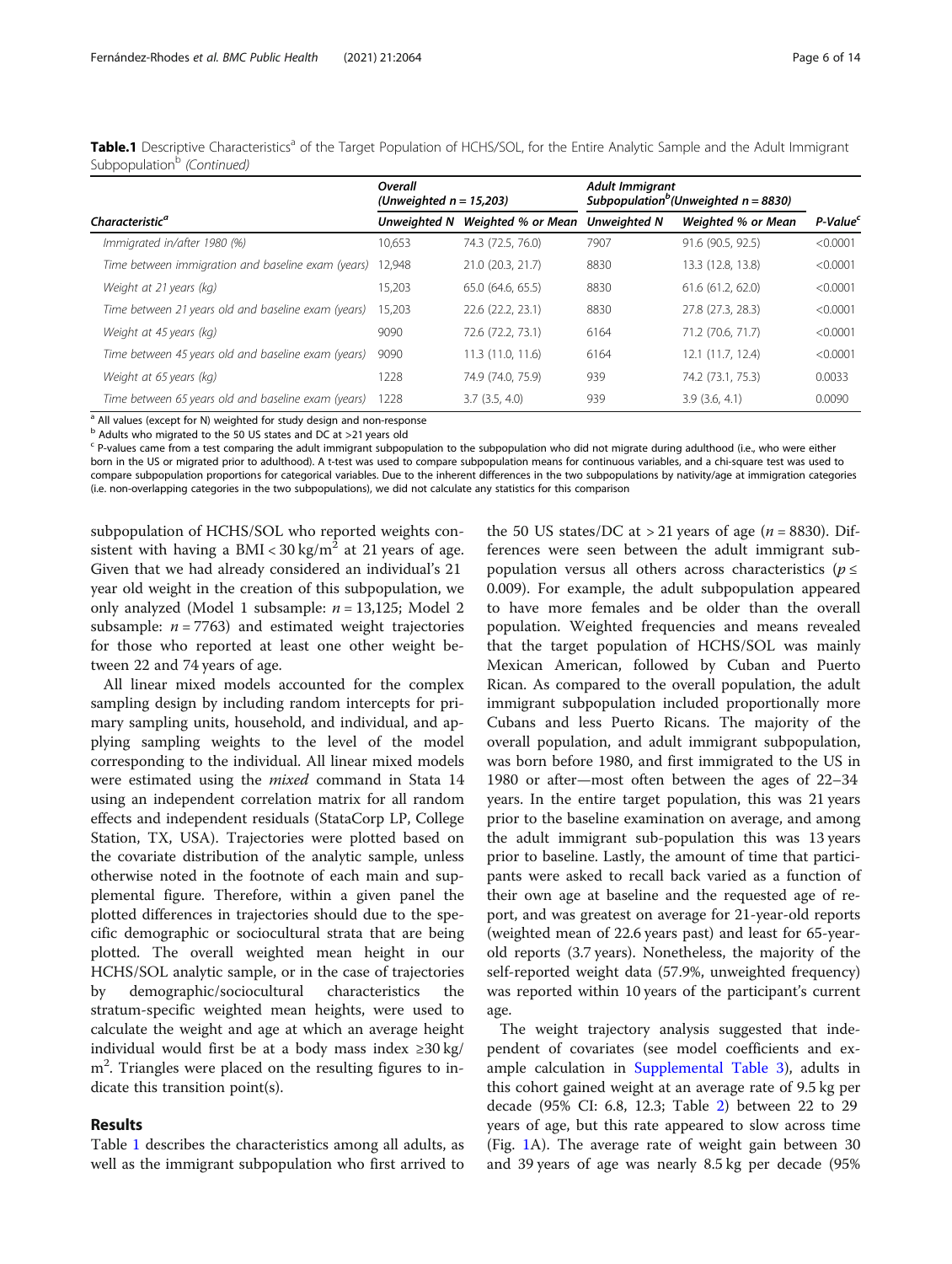<span id="page-6-0"></span>Table.2 Average Weight Gain per Age Range<sup>a</sup> and 95% Confidence Intervals (CIs) Based on Mixed Effects Modeling

| Age Range       | Average Weight Gain Per Age Range <sup>a</sup> | Lower 95% CI Limit | Upper 95% CI Limit |
|-----------------|------------------------------------------------|--------------------|--------------------|
| 22-29 years     | 9.52634                                        | 6.76798            | 12.2847            |
| 30-39 years     | 8.47104                                        | 6.24663            | 10.6955            |
| 40-49 years     | 7.29849                                        | 5.04409            | 9.5529             |
| 50-59 years     | 6.12593                                        | 3.83046            | 8.4214             |
| $60 - 69$ years | 4.95338                                        | 2.60634            | 7.3004             |
| 70-76 years     | 4.01533                                        | 0.16987            | 7.8608             |

<sup>a</sup> Average weight gain per decade of age is calculated as the fitted value from the model for the end of the age range minus the fitted value for the beginning of the age range, standardized to 10 years (i.e., divided by the length of the age range, and then multiplied by 10 years). The fitted values were adjusted to weighted age at clinic visit, proportion male, proportion born before 1980, distribution of age at immigration, proportion for each site-background combination, and proportion preferring 5 s and 10s

CI: 6.2, 10.7), and continued to slow to 7.3 kg per decade (95% CI: 5.0, 9.6) by mid-adulthood (i.e. 40s), and to 5.0 kg per decade (95% CI: 2.6, 7.3) by 60 to 69 years of age (Table 2).

Figure [1B](#page-7-0) shows the weight trajectory among the 8830 adult immigrants by time since first migration to the US. As described above, we allowed the shape of the weight trajectory to differ before and after immigration by including interactions for the linear and quadratic terms for time since immigration with an indicator for postimmigration. We tested whether the shape of the trajectory differed during the pre/post-immigration periods (i.e. before and after the zero in the x-axis, see [Supple](#page-12-0)[mental Table 4](#page-12-0) for an example). After accounting for covariates, there was an average weight gain of 3.5 kg in the five years before immigration, in contrast to 4.4 kg in the five years after immigration, resulting in an increase of 0.88 kg (95% CI: 0.04, 1.72) weight gain across this combined 10 year period. Yet, the rate of weight gain appeared to begin to slow after 15 years post-migration (Fig. [1B](#page-7-0)). This slowing post-immigration weight trajectory resulted in an apparent leveling off of weight gain between 15 and 40 years post immigration.

Based on the weighted mean height per subgroup, we estimated the age at which individuals from the HCHS/ SOL communities/subgroups would begin living with obesity and the estimates are overlaid on Figs. [1](#page-7-0), [2,](#page-8-0) [3](#page-10-0) and provided in [Supplemental Table 5.](#page-12-0) Although this transition occurred for the overall trajectory between 38 and 39 years of age, for those adults who were < 45 years of age at the time of the HCHS/SOL baseline examination, this turning point was expected to occur even earlier—in their 30s. Whereas for those 45 years of age or older at baseline, this was expected to happen in their 50s. Among the adult immigrants, the apparent slowing of weight gain  $\sim$  15 years post-migration also appeared around the same time when an average adult immigrant would have been expected to develop obesity [\(Supple](#page-12-0)[mental Table 5;](#page-12-0) Fig. [1](#page-7-0)B).

Adjusted weight trajectories in adulthood varied across a number of demographic and sociocultural risk factors

(Fig. [2](#page-8-0)A-E). For example as shown in Fig. [2](#page-8-0)A, individuals born in or after 1980 appeared to have a greater average weight gain in their 20s compared to individuals born before 1980. This cohort difference represents an estimated  $5.7 \pm 1.13$  kg of extra body weight by the age of 30 years. Further, in Fig. [2](#page-8-0)B, we observe a greater postimmigration trajectory of average weight gain and earlier estimated time at which these adult immigrants on average are expected to develop obesity (i.e. by 21 years post immigration versus 27 years for those who came to the US before 1980).

As shown in Fig. [2C](#page-8-0)-D, gender shifted the estimated intercept (i.e. at 21 years of age) for men upwards by approximately 12.6 kg (SE: 0.33) as compared to women in Fig. [2](#page-8-0)C and 11.6 kg (SE: 0.47) in Fig. [2](#page-8-0)D. The form of the trajectories across age and time since immigration varied less dramatically. When taking the weighted average height differences between the genders into account, females were predicted to acquire obesity before their male counterparts; however, this was more dramatic for estimated trajectories across time since immigration than for age, which indicates that female adult immigrants to the US may experience greater immigrationrelated weight gain than men on average (Fig. [2](#page-8-0)D).

Nativity and age at immigration were also associated with age and immigration-related weight trajectories (Fig. [2](#page-8-0)E-F). For example as shown in Fig. [2E](#page-8-0), being either born in the US or brought to the US as a child (0– 11 years), during adolescence, or young adulthood (12– 21 years) resulted in greater age-related weight gain and an earlier average age of obesity onset—between 34 and 38 years of age. Fig. [2E](#page-8-0) shows that the intercept of the estimated weight trajectories for most adult immigrant groups were shifted downwards, and this, in part, resulted in an older average age of obesity onset, in their 40s instead of their 30s. Fig. [2F](#page-8-0) shows a similar trend through the perspective of time since immigration; a similar dose-response pattern appeared wherein immigrants, who arrived to the US in early or mid-adulthood (22–44 years), arrived prior to developing obesity. Yet, their this potential advantage appeared to erode with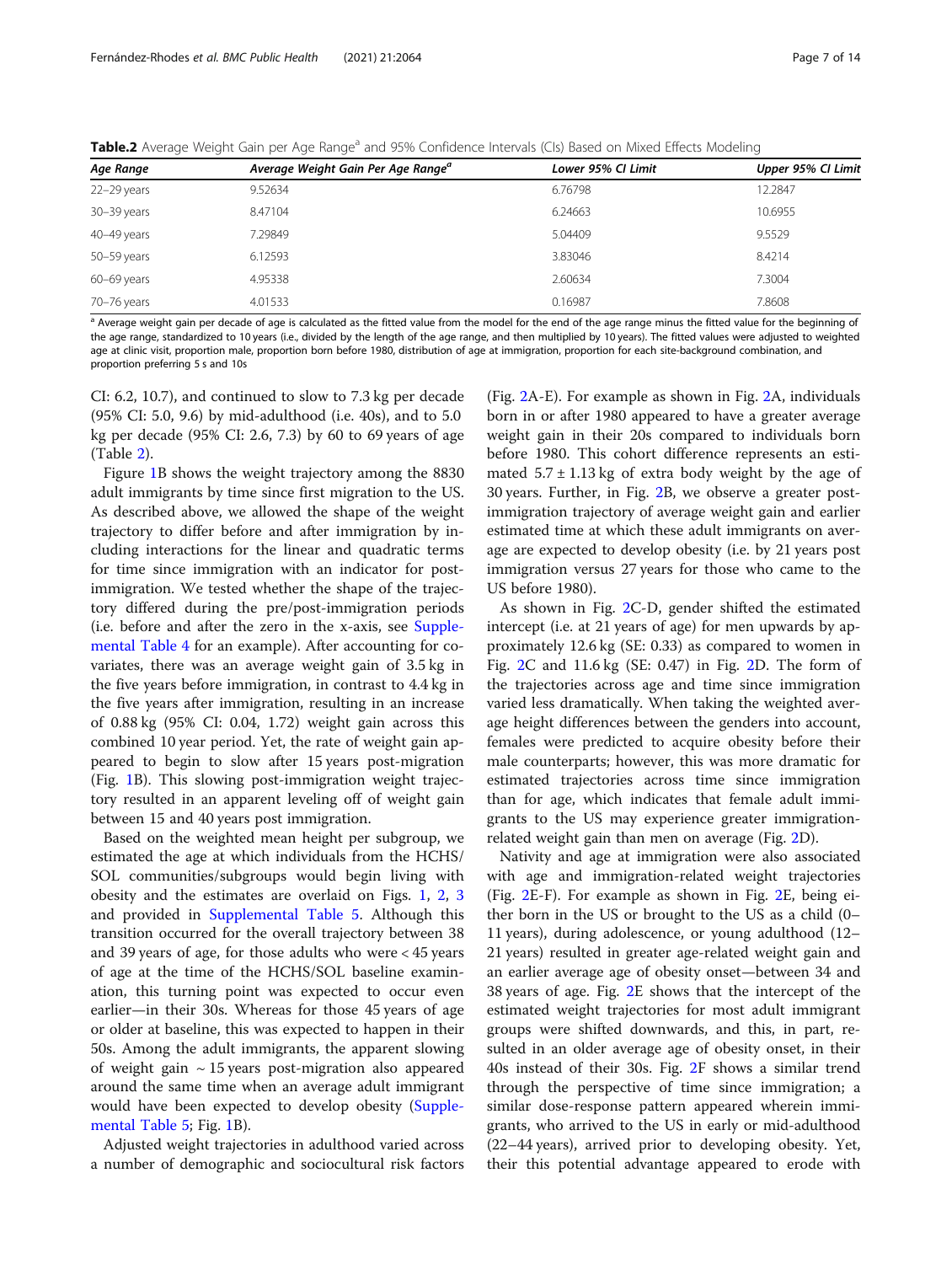<span id="page-7-0"></span>

Fig. 1 A-B Predicted Weight Trajectories Across Age (A) and Time since Immigration (B) for All Hispanic/Latino Adults from the Hispanic Community Health Study/Study of Latinos (HCHS/SOL) Baseline Examination (2008–2011), and for Those Individuals <45 Years Old (Blue) or ≥45 Years (Red) Old at Baseline. A The gray weight trajectory and 95% Confidence Interval (CI) reflects the weighted average age at examination (43.6 years), proportion male (47.5%), proportion born before 1980 (80.0%), nativity/age at immigration categories, proportion for each background by study site combination (constructed to represent combinations of more than ≥100 individuals, see Table [1\)](#page-4-0), and proportion with digit preference for self-reports ending in 0s or 5s (79.5%). B Among individuals who immigrated to the US first as adults (>21 years), the gray weight trajectory and 95% CI reflects the weighted average at examination (48.8 years), proportion male (45.3%), proportion immigrating before 1980 (8.4%), average age at immigration (35.5 years), proportion for each background by study site combination (see Table [1](#page-4-0)), and proportion with digit preference for self-reports ending in 0s or 5s (75.7%). The colored weight trajectories are based on the same model coefficients, but reflect the average adjustments and range of observed time points for the subset of participants who were either <45 years (blue) or ≥45 years (red) at baseline. The test of difference in pre/post immigration slope was significant (Chi-square p-value<0.0001). Examples of how to calculate population-level weight change, or the effect of demographic or sociocultural factors, based on the final model coefficients are provided as part of [Supplemental Tables 3](#page-12-0)–4

time spent in the US as their weight trajectories converged within 20 years to those of mid-adult immigrants (45–54 years). In contrast, adult immigrants who arrived to the US first in later adulthood, e.g. 55 years or older, on average were living with obesity prior to immigration, which may reflect age-related trends in obesity in Latin America or other correlates of an individual immigrating in late adulthood to the US (e.g. family reunification, accumulated wealth, retirement/employment status, and health status, etc.).

Trajectories of weight gain in adulthood differed by both HCHS/SOL study site and self-identified Hispanic/ Latino background (Fig. [3A](#page-10-0)-H). Because study site was found to be related to Hispanic/Latino background and body weight trajectories, our weight trajectories are presented for each background within each study site. The test for differences in the weight trajectories by background was not significant within the Chicago study site, and so the average weight trajectory across age or time since immigration in the Chicago study site is pooled across backgrounds (Fig. [3](#page-10-0)B and F). Most backgroundsite groupings gained body weight well into their 70s and the trajectories by background overlapped substantially within each site (Fig. [3A](#page-10-0)-H).

Based on our modeling most HCHS/SOL participants are expected to begin living with obesity by their mid-30s to mid-40s (Fig. [3](#page-10-0)A-D). However, adulthood weight gain slowed more after 60 years of age among Mexican Americans and their overall trajectory was statistically significant as compared to

Dominicans living in the Bronx  $(p$ -value = 0.009) (Fig. [3A](#page-10-0)). More favorable weight trajectories (i.e. earlier leveling off of weight gain) were seen for Central Americans as compared to Cubans (p-value = 0.02) and South Americans (p-value< 0.0001) who were also living in Miami (Fig. [3](#page-10-0)C). Yet, given that both Mexican Americans in the Bronx and Central Americans in Miami experienced obesity at an earlier onset than the other background groups at the same site, this slowing of weight gain in late adulthood may in part be related to the duration of obesity and its cardiometabolic sequelae, or survival biases.

Our time since immigration analysis (Fig. [3](#page-10-0)E-H) showed that most background and study site groups being living with obesity 10–20 years after immigration and that this onset was earliest for Puerto Ricans living in the Bronx and Central Americans living in Miami, and latest for South Americans living in both locations (Fig. [3E](#page-10-0) and G). The estimated pre/post immigration trajectory for the Mexicans living in the Bronx was statistically different compared to all other background groups also living in the Bronx ( $p$ -values  $\leq 0.0056$ ). This implies that not all Hispanic/Latino adults are at equal risk for weight gain or early adulthood onset obesity, and that future studies should investigate further which Hispanic/Latino backgrounds and locations are at greatest risk of cardiometabolic disease and immigrationrelated stress and how this may be associated with changes in adult body weight.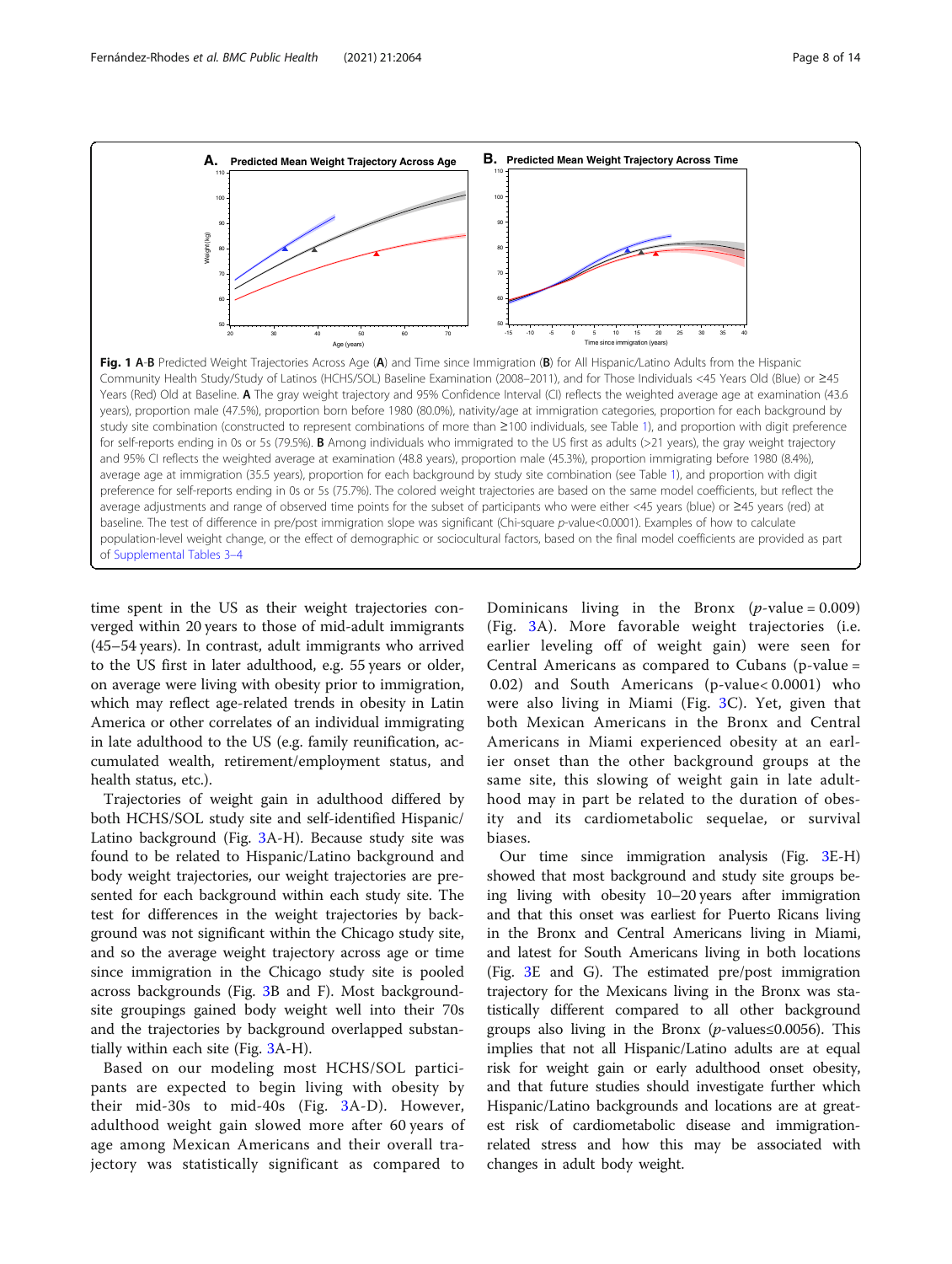<span id="page-8-0"></span>

Lastly as a sensitivity analysis, we plotted the population-level trajectories between 22 and 74 years of age within the subgroup of HCHS/SOL ( $n = 13,125$ ; 59% whom were adult immigrants) who reported body weights consistent with having a BMI <  $30 \text{ kg/m}^2$  at 21 years of age. Although Fig. [1A](#page-7-0)-B and [Supplemental](#page-12-0) [Figs. 2A-B](#page-12-0) are not directly comparable, we observed

substantively similar population-level trends in weight gain [\(Supplemental Fig. 2A-B\)](#page-12-0). We noted that even though the non-obese subgroup started at a lower weight in early adulthood, they continued to gain weight throughout adulthood, ending up at a similar estimated weight by 70 years of age  $({\sim}100 \text{ kg})$ , as what was seen in Fig. [1](#page-7-0)A-B for the overall sample. This sensitivity analysis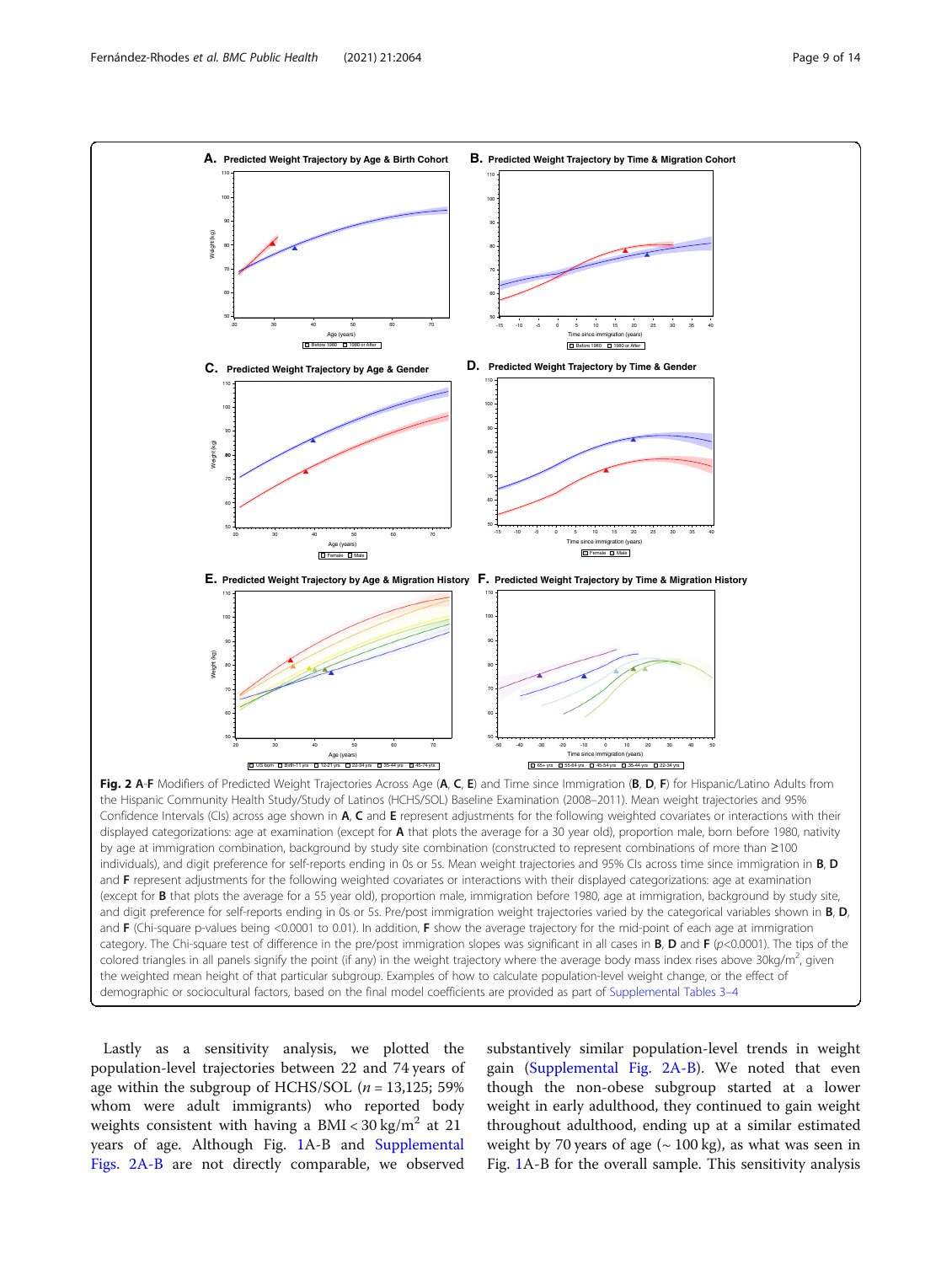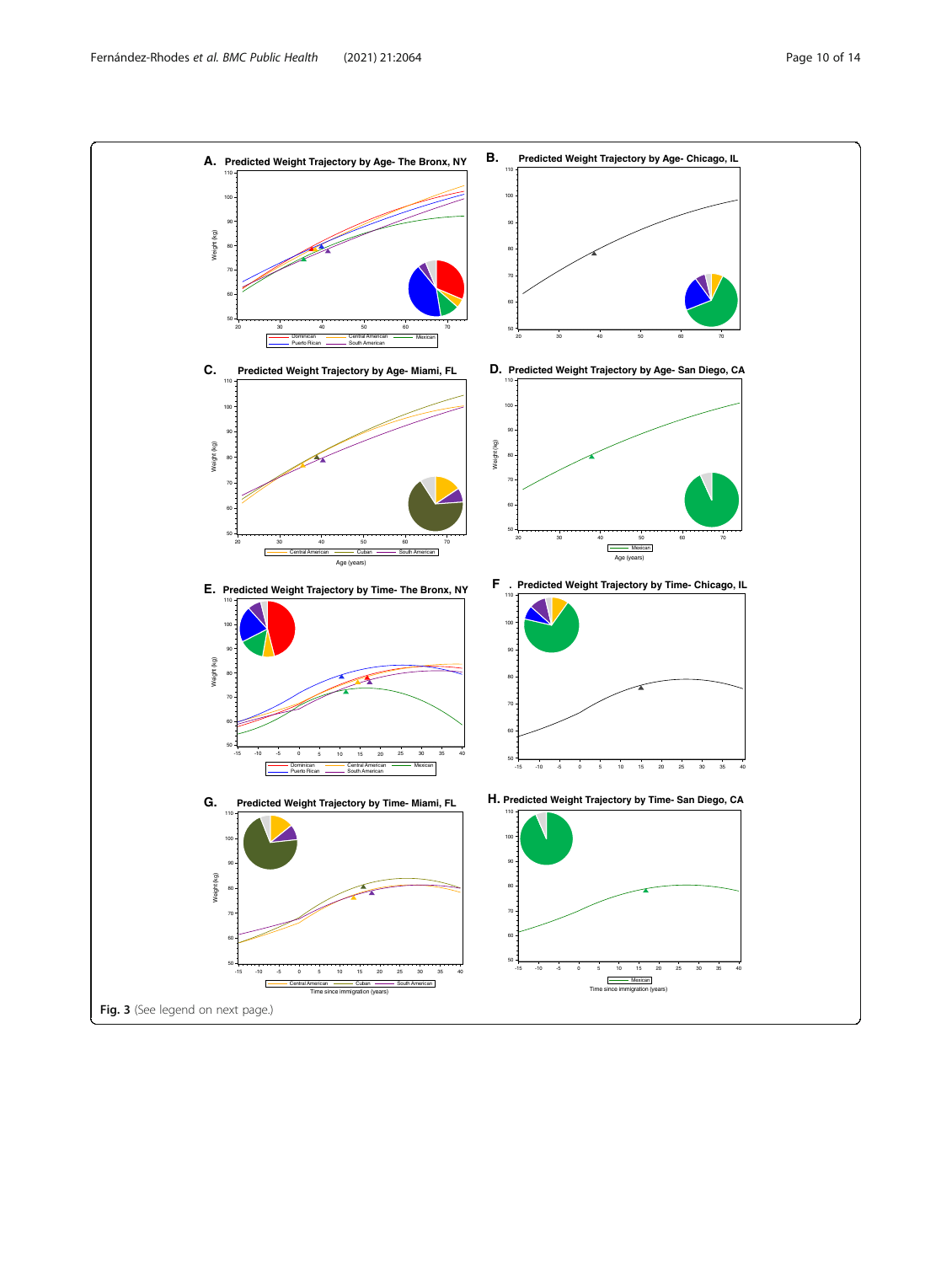#### <span id="page-10-0"></span>(See figure on previous page.)

Fig. 3 A-H Hispanic/Latino Background Differences in Predicted Weight Trajectories and Weighted Frequencies by Study Site and across Age (A-D) and Time since Immigration (E-G) for Hispanic/Latino Adults from the Hispanic Community Health Study/Study of Latinos (HCHS/SOL) Baseline Examination (2008–2011). All weight trajectories and pie chart weighted frequencies for Central Americans are shown in gold, Cubans in dark green, Dominicans in red, Mexicans in light green, Puerto Ricans in blue, and South Americans in purple, provided that each study site surveyed ≥100 individuals of each background; therefore, some background-site combinations with <100 individuals were not be displayed on each trajectory panel and were instead combined with all other less frequent background-site combinations (shown in light gray in the pie charts). Mean weight trajectories by background group-study site combination (constructed to represent combinations of more than ≥100 individuals) an across age shown in A-D represent the weighted average age at examination, proportion male, nativity/age at immigration categories, proportion born before 1980, and proportion with digit preference for self-reports ending in 0s or 5s. Within Chicago, background differences did not appear after accounting for multiple comparisons and are shown in a condensed manner (shown in dark gray in **B** and **F**, Chi-square pvalue=0.025). Mean weight trajectories shown in E-G represent the weighted average at examination, proportion male, average age at immigration, proportion immigrating before 1980, and proportion with digit preference for self-reports ending in 0s or 5s. Pre/post immigration weight trajectories varied by background within each site (Chi-square p-value<0.0001). The Chi-square test of difference in the pre/post immigration slopes was significant in all cases (p<0.0001). The tips of the colored triangles signify the point in the weight trajectory where the average body mass index rises above 30 kg/m<sup>2</sup>, given the weighted mean height of that particular subgroup. Examples of how to calculate population-level weight change, or the effect of demographic or sociocultural factors, based on the final model coefficients are provided as part of [Supplemental Tables 3](#page-12-0)–4

indicated that the relatively small group of individuals who were living with obesity at 21 years of age did not appear to be driving our overall findings.

### **Discussion**

Hispanic/Latino adults comprise the largest racial/ethnic minority group in the US  $[18]$  and face a higher prevalence of overweight and obesity than their non-Hispanic/Latino peers [\[4](#page-12-0)]. Thus, understanding of the correlates and magnitude of adult weight gain in this population is critical. This is particularly challenging for Hispanic/Latino immigrants, who may be difficult to follow using traditional longitudinal studies and who often receive medical care across borders, from nontraditional providers or go periods of time without health services or insurance [\[5](#page-12-0)]. Based on the estimated weight trajectories, the average adult, from one of the four communities studied as part of HCHS/SOL, began living with obesity  $(\geq 30 \text{ kg/m}^2)$  before their 40s; however, we observe notable heterogeneity in individual trajectories and timing of obesity onset. Despite the potential for self-report bias, we demonstrate how repeated measures/reports of body weight can help provide insights into the correlates of weight gain, in understudied or marginalized populations, like US Hispanic/ Latinos.

Past studies of US Hispanics/Latinos have noted substantial heterogeneity in obesity burden across Hispanic/Latino backgrounds [[6\]](#page-12-0). Others have described the cross-sectional association between obesity prevalence and sociocultural measures, including proxy measures of acculturation—the dynamic process of adaptation to aspects of a new culture and its associated lifestyle and dietary habits [\[6](#page-12-0), [40](#page-13-0), [41](#page-13-0)]. This body of crosssectional evidence has supported the 'unhealthy assimilation' hypothesis that we would expect immigrant body weights to 'converge' to levels seen among US-born

Hispanics/Latinos with increasing acculturation to obesogenic US lifestyles. Emerging results from repeated crosssectional and longitudinal investigations of this hypothesis are mixed, however, indicating that obesity-protective exposures in early and middle life of some immigrants persist across the life course and may lead to 'divergent' weight trajectories between foreign and US-born adults [[40](#page-13-0), [42](#page-13-0)–[45](#page-13-0)].

In this current study of diverse Hispanic/Latino adults, we focused on describing the form of the relationship between body weight and the demographic and sociocultural factors, which we expected would be relatively constant across time. We observed strong evidence for poor weight maintenance across a wide range of adulthood (21–76 years of age), which is supported by documented epidemiologic trends in this population  $[3, 4]$  $[3, 4]$  $[3, 4]$  $[3, 4]$  $[3, 4]$ . By leveraging repeated measures of body weight—occurring both prior to and after immigration—we were able to link the timing of one's first immigration to the US with increases in weight gain. We found that, while HCHS/SOL participants did experience a statistically significant acceleration in weight gain during the first five years post-immigration, albeit modestly by  $\langle 1 \rangle$  1 kg. The overall predicted trajectory leveled off and therefore did not support 'convergence' with US-born Hispanics/Latinos similar to previous findings [[40,](#page-13-0) [42](#page-13-0)–[45](#page-13-0)]. Furthermore, post-immigration weight gain was buffered by being male, arriving to the US before 1980, or arriving to the US in mid/late adulthood, when one's lifestyle may be less permeable to obesogenic environments. Although the overall acceleration of weight gain postimmigration was modest  $(< 1 \text{ kg})$ , it may have greater public health significance when considered in conjunction with other obesogenic factors. For example, female adult immigrants developed obesity on  $\sim$  8 years before their male peers (Fig. [2](#page-8-0)B), or select backgrounds were estimated to develop obesity 5 or more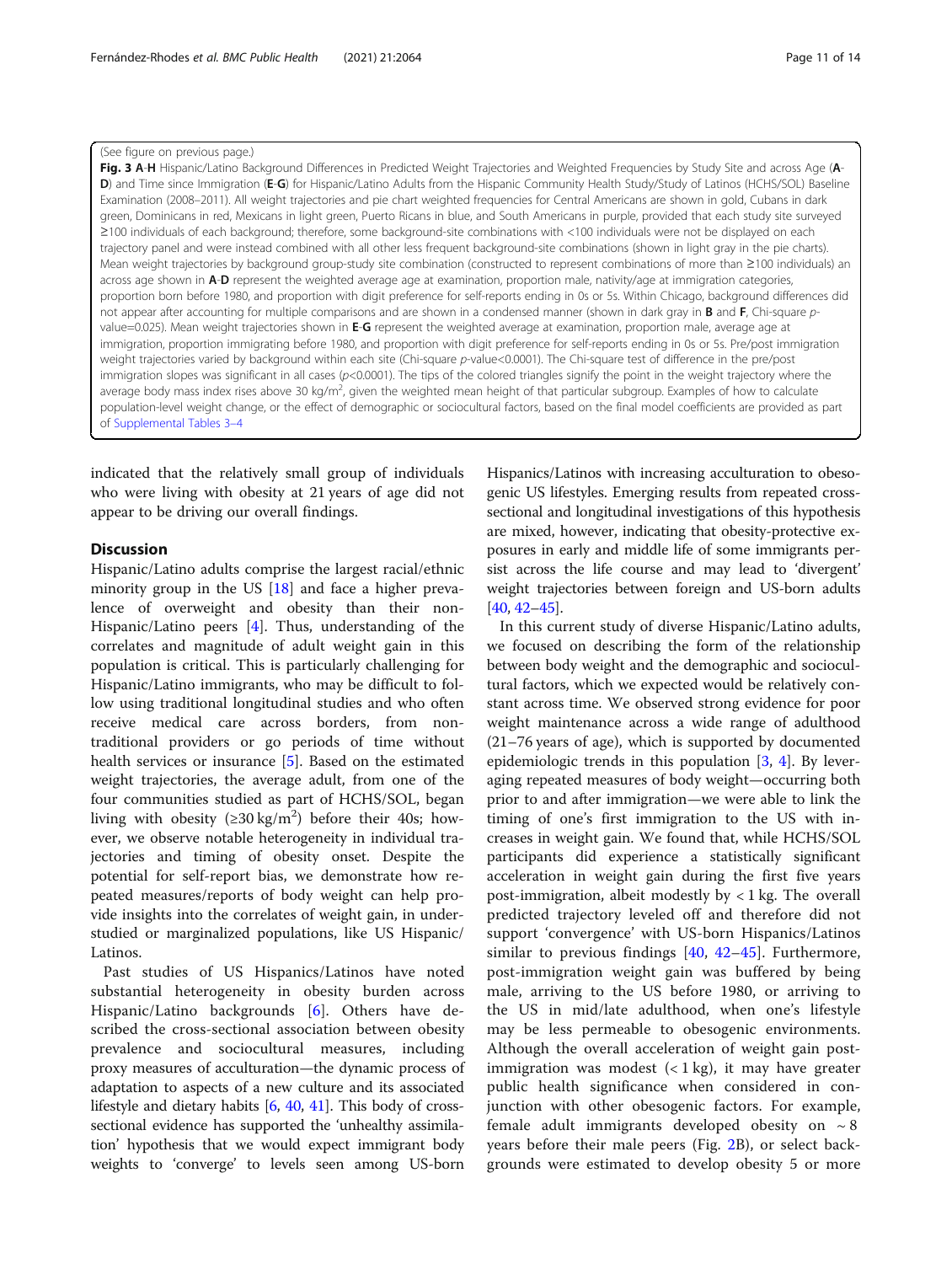years earlier than other backgrounds living in the same community (Fig. [3](#page-10-0)E-G).

Even though individuals born in 1980 or after were younger at baseline on average, they may have grown up amidst the US obesity epidemic and had greater exposure to obesogenic environments earlier in life. The trajectory of early adulthood weight gain observed for those born in 1980 or after is particularly concerning as it indicates that this group may experience an earlier transition to obesity—estimated on average to occur in their earlier 30s. Although previous scholarship has studied the association between weight trajectories and a number of risk factors [[42,](#page-13-0) [43,](#page-13-0) [45](#page-13-0)–[48\]](#page-13-0), to our knowledge this is the first work to describe these weight trajectories in such a large and diverse sample of Hispanic/Latinos across such a wide time span in adulthood, and across borders.

Our finding that immigrant women in the HCHS/SOL on average began living with obesity earlier after arriving to the US as compared to their male peers may point to unique stressors and vulnerabilities faced by immigrant women in the US. Differences in expectations regarding work, remittances, childcare, or experiences of immigration-related trauma may underlie this gender disparity. We also uncovered important differences in adult weight trajectories across the HCHS/SOL study sites and the diverse background groups living there. Such individual and community-level differences deserve additional investigation to fully understand how demographic and sociocultural characteristics may interact to exacerbate or mitigate adult weight gain in this diverse US populations.

There are important limitations of this work to discuss. First, given that we rely on repeated measures of self-reported weights, recall bias may shape our data, increasing either as a function of time that is recalled or with less socially desirable weight statuses [\[33\]](#page-13-0). We have previously reported good accuracy (validity) of selfreported weights in the HCHS/SOL, and we consider many of these predictors of misreporting in our modeling [[37\]](#page-13-0). Given the relative dearth of studies in Hispanic/Latino or immigrants populations, we are unsure the exact nature of recall bias relates to these same factors, or if this bias scales linearly with time since recall, as suggested previously [[33\]](#page-13-0). Herein, we adjusted for age at examination as a linear indicator of the time between the reported weight and the baseline observations in our linear mixed modeling.

Furthermore, weight change itself may alter one's ability to accurately recall weight [\[31,](#page-13-0) [32,](#page-13-0) [34\]](#page-13-0), but this differential bias has not been observed consistently in all USbased nationally-representative samples [\[29](#page-13-0), [33](#page-13-0)] or for recalled body weights within 10 years [[30\]](#page-13-0). We note that the majority of the self-reported weight data in HCHS/ SOL was reported within 10 years of the participant's current age. Although we may not have the data to directly validate our recalled weights during a time when the majority of our Hispanic/Latino adult participants were preparing/immigrating to the US, we would expect that if self-report and recall biases were to be present, it would most likely result in an attenuation of the estimated weight trajectories by encouraging more moderate reporting of extreme weight values. This assumption is supported by previous observations of differential misreporting towards more socially desirable norms in validity studies of non-US populations [[32,](#page-13-0) [34\]](#page-13-0). Nonetheless, we cannot rule out the role of residual measurement error in the body weights used in this current study.

Due to the complex structure of our data collection, the majority of the weight measurements are recalled at 21, 45, or 65 years of age with the rest being selfreported for a participants current age, which could have ranged from 22 to 76 years. Therefore, there are more early- versus late-adulthood weights, and depending on when immigration occurred in adulthood, we may have had an unbalanced number of observations during the pre versus post-immigration periods. We also cannot rule out the role of selection or survival biases in shaping the type of community-dwelling individuals living within the HCHS/SOL communities and thus the weight trajectories described herein. Lastly, overweight and obese low-income Hispanic mothers from Houston, Texas who reported poor health, were more likely to accurately categorize their body mass than their peers of better self-rated health [\[49](#page-13-0)]. This current study did not have access to pre-baseline measures (e.g. health care access, diet quality, physical activity, stress, socioeconomic factors), which could drive changes in health behaviors, ethnic identity, acculturative processes, migration-related/psychosocial stressors or residential mobility, in order to further explore their impact on weight trajectories.

#### Conclusions

In this large community-based study of diverse Hispanic/Latino adults, on average individuals reported weights that correspond to a substantial amount of adulthood weight gain. Participant gender was associated with differences in the estimated weight intercept in early adulthood, and greater average weight gain for women post-migration. Several other socio-demographic factors patterned differences in early to mid-adulthood (e.g. birth and immigration cohort, nativity/age at immigration, study site by Hispanic/Latino background). Despite its limitations, this work represents an important first step towards understanding the risk factors for age and migration-related weight gain in this population,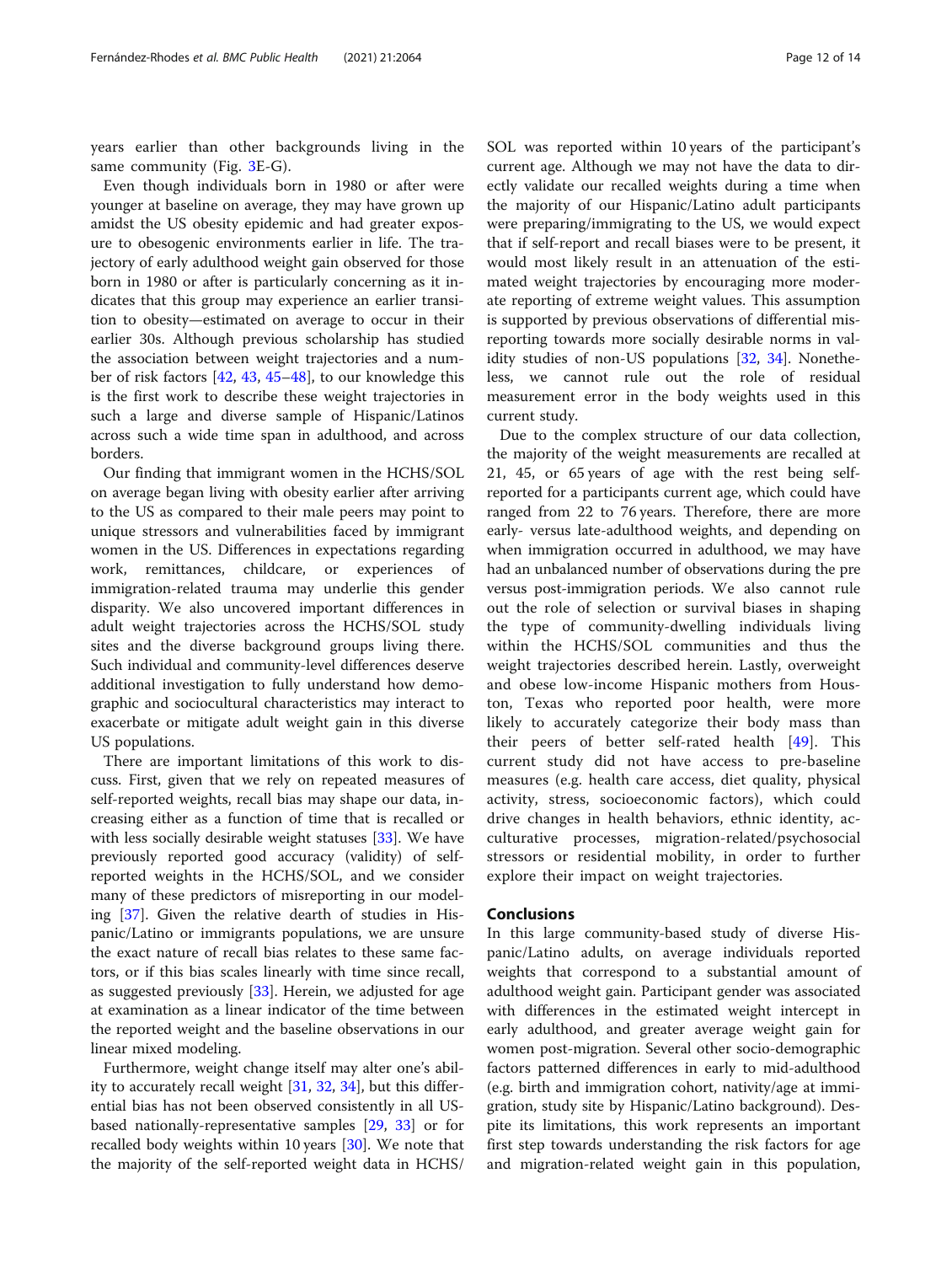#### <span id="page-12-0"></span>Abbreviations

CI: Confidence Interval; BMI: Body mass index; DC: District of Columbia; HCHS/SOL: Hispanic Community Health Study/Study of Latinos; US: United States

#### Supplementary Information

The online version contains supplementary material available at [https://doi.](https://doi.org/10.1186/s12889-021-11848-9) [org/10.1186/s12889-021-11848-9.](https://doi.org/10.1186/s12889-021-11848-9)

Additional file 1. Supplementary Information.

#### Acknowledgements

The authors would like to thank the staff and participants of the Hispanic Community Health Study/Study of Latinos (HCHS/SOL) for their important contributions. In addition, we would like to thanks Whitney R. Robinson for her insights on the data quality and control of the data presented herein.

#### Authors' contributions

LFR and KEN conceived of the aims of this study. LFR cleaned the data under the guidance of NF, PS, PGL, DSA, and KEN. LFR and NMB analyzed and interpreted data under the guidance of DSA. All authors read and approved the final manuscript.

#### Funding

LFR was supported by the American Heart Association (AHA) predoctoral grant (13PRE16100015). LFR and EKL were supported by the Carolina Population Center NICHD-NRSA Population Research Training Grant (T32- HD007168). EKL was also supported by the Biostatistics for Research in Environmental Health Training Grant (T32ES007018) awarded by NIEHS. All Carolina Population Center affiliated investigators (LFR, EKL, PGL, and AEA) gratefully acknowledge the NIH Center grant (P2C HD050924) for general support. LCG was supported by 5 P30 DK111022-05 and 5 U54 TR002550- 04. PGL and KEN were supported by R01-HL143885. KEN was also supported by R01-DK089256; 2R01HD057194; U01HG007416; R01DK101855, and AHA grant 13GRNT16490017. The Hispanic Community Health Study/Study of Latinos was carried out as a collaborative study supported by contracts from the National Heart, Lung, and Blood Institute (NHLBI) to the University of North Carolina (N01-HC65233), University of Miami (N01-HC65234), Albert Einstein College of Medicine (N01-HC65235), Northwestern University (N01-HC65236), and San Diego State University (N01-HC65237). The following Institutes/Centers/Offices contribute to the HCHS/SOL through a transfer of funds to the NHLBI: National Institute on Minority Health and Health Disparities, National Institute on Deafness and Other Communication Disorders, National Institute of Dental and Craniofacial Research, National Institute of Diabetes and Digestive and Kidney Diseases, National Institute of Neurological Disorders and Stroke, NIH Institution-Office of Dietary Supplements.

#### Availability of data and materials

The Hispanic Community Health Study/Study of Latinos (HCHS/SOL) data used in this manuscript are publicly available following an approved manuscript proposal. The investigators' website can be found here. <http://www.cscc.unc.edu/hchs/>

#### **Declarations**

#### Ethics approval and consent to participate

All participants provided informed written consent. The Institutional Review Boards of the study sites (San Diego State University, University of Miami, Albert Einstein College of Medicine, University of Illinois at Chicago) and coordinating center (University of North Carolina-Chapel Hill) each approved the study procedures. All research activities were conducted in accordance with the Declaration of Helsinki.

#### Consent for publication

Not applicable.

#### Competing interests

The authors declare that they have no competing interests.

#### Author details

<sup>1</sup>Department of Biobehavioral Health, College of Health and Human Development, The Pennsylvania State University, University Park, PA, Pennsylvania, USA. <sup>2</sup>Carolina Population Center, University of North Carolina at Chapel Hill, NC, Chapel Hill, USA. <sup>3</sup>Collaborative Studies Coordinating Center, Department of Biostatistics, Gillings School of Global Public Health, University of North Carolina at Chapel Hill, NC, Chapel Hill, USA. <sup>4</sup>Department of Epidemiology, Gillings School of Global Public Health, University of North Carolina at Chapel Hill, NC, Chapel Hill, USA. <sup>5</sup>School of Medicine, University of North Carolina at Chapel Hill, NC, Chapel Hill, USA. <sup>6</sup>University of Miami Miami, FL, USA. <sup>7</sup>Department of Psychology, San Diego State University, CA San Diego, USA. <sup>8</sup>Baptist Health South Florida, Coral Gables, FL, USA. <sup>9</sup>Institute for Minority Hoalth Becoarch University of Illinois at Chicag <sup>9</sup> Institute for Minority Health Research, University of Illinois at Chicago, Chicago, Chicago, IL, USA. <sup>10</sup> Albert Einstein College of Medicine, Bronx, NY, USA. <sup>11</sup>School of Social Work, University of North Carolina at Chapel Hill, NC, Chapel Hill, USA. <sup>12</sup>School of Social Welfare, The University of Kansas, Lawrence, KS, USA. <sup>13</sup>Department of Nutrition, Gillings School of Global Public Health, University of North Carolina at Chapel Hill, NC, Chapel Hill, USA. 14Carolina Center for Genome Sciences, University of North Carolina at Chapel Hill, NC, Chapel Hill, USA.

#### Received: 19 January 2021 Accepted: 22 September 2021 Published online: 10 November 2021

#### References

- 1. WHO: Global Health Observatory Data Repository: Overweight/Obesity Data by country for 2016. In.; 2017.
- 2. Collaborators GBDO, Afshin A, Forouzanfar MH, Reitsma MB, Sur P, Estep K, et al. Health effects of overweight and obesity in 195 countries over 25 years. N Engl J Med. 2017;377(1):13–27. [https://doi.org/10.1056/NEJMoa1](https://doi.org/10.1056/NEJMoa1614362) [614362](https://doi.org/10.1056/NEJMoa1614362).
- 3. Wang Y, Beydoun MA. The obesity epidemic in the United States--gender, age, socioeconomic, racial/ethnic, and geographic characteristics: a systematic review and meta-regression analysis. Epidemiol Rev. 2007;29(1): 6–28. [https://doi.org/10.1093/epirev/mxm007.](https://doi.org/10.1093/epirev/mxm007)
- 4. Flegal KM, Kruszon-Moran D, Carroll MD, Fryar CD, Ogden CL. Trends in obesity among adults in the United States, 2005 to 2014. JAMA. 2016; 315(21):2284–91. [https://doi.org/10.1001/jama.2016.6458.](https://doi.org/10.1001/jama.2016.6458)
- Daviglus ML, Talavera GA, Aviles-Santa ML, Allison M, Cai J, Criqui MH, et al. Prevalence of major cardiovascular risk factors and cardiovascular diseases among Hispanic/Latino individuals of diverse backgrounds in the United States. JAMA. 2012;308(17):1775–84. [https://doi.org/10.1001/ja](https://doi.org/10.1001/jama.2012.14517) [ma.2012.14517.](https://doi.org/10.1001/jama.2012.14517)
- Isasi CR, Ayala GX, Sotres-Alvarez D, Madanat H, Penedo F, Loria CM, et al. Is acculturation related to obesity in Hispanic/Latino adults?, Results from the Hispanic community health study/study of Latinos. J Obes. 2015;2015: 186276.
- 7. Kaplan RC, Aviles-Santa ML, Parrinello CM, Hanna DB, Jung M, Castaneda SF, Hankinson AL, Isasi CR, Birnbaum-Weitzman O, Kim RS et al: Body mass index, sex, and cardiovascular disease risk factors among Hispanic/Latino adults: Hispanic community health study/study of Latinos. J Am Heart Assoc 2014, 3(4), Body Mass Index, Sex, and Cardiovascular Disease Risk Factors Among Hispanic/Latino Adults: Hispanic Community Health Study/Study of Latinos, 3, 4, doi: [https://doi.org/10.1161/JAHA.114.000923.](https://doi.org/10.1161/JAHA.114.000923)
- 8. Isasi CR, Parrinello CM, Jung MM, Carnethon MR, Birnbaum-Weitzman O, Espinoza RA, et al. Psychosocial stress is associated with obesity and diet quality in Hispanic/Latino adults. Ann Epidemiol. 2015;25(2):84–9. [https://doi.](https://doi.org/10.1016/j.annepidem.2014.11.002) [org/10.1016/j.annepidem.2014.11.002.](https://doi.org/10.1016/j.annepidem.2014.11.002)
- 9. Kjollesdal MKR, Ariansen I, Naess OE. Early adulthood weight, subsequent midlife weight change and risk of cardiovascular disease mortality: an analysis of Norwegian cardiovascular surveys. Int J Obes. 2019;44(2):399–408. <https://doi.org/10.1038/s41366-019-0467-0>.
- 10. Chen C, Ye Y, Zhang Y, Pan XF, Pan A. Weight change across adulthood in relation to all cause and cause specific mortality: prospective cohort study. BMJ. 2019;367:l5584.
- 11. Zheng Y, Manson JE, Yuan C, Liang MH, Grodstein F, Stampfer MJ, et al. Associations of weight gain from early to middle adulthood with major